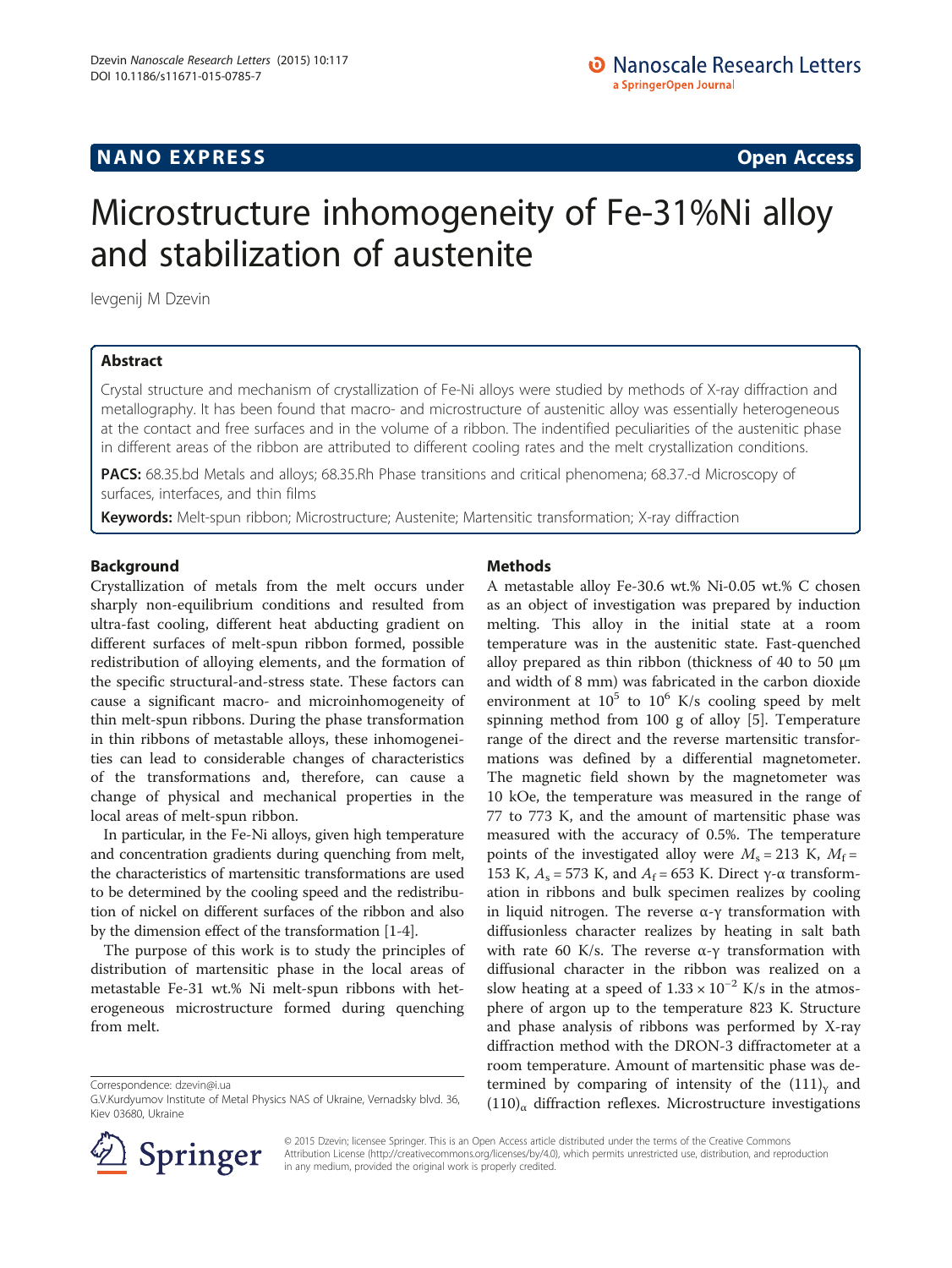<span id="page-1-0"></span>of ribbons were carried out by means of PREM-200 electron microscope and NeoPhot optical microscope.

## Results and discussion

Dimensional effect of the direct martensitic transformation can have an influence on the reversed transformation. In our study, the influence of the reversed transformation in microcrystalline fast-quenched alloys on completeness of the next direct transformation and on the stabilization of reversed austenite has been investigated. Completeness of direct γ-α transformation in the ribbon is mainly estimated by amount of ultradispersed and nanocrystalline components of grains, where  $\gamma$ - $\alpha$  transformation was partly or fully suppressed. Indeed, it was shown earlier that martensitic crystals could not form in nanocrystalline grains of bulk Fe-Mn-C and Fe-Ni alloys [\[6](#page-3-0),[7\]](#page-3-0). Amount of martensite decreases in dispersed graines and austenite twins [\[8\]](#page-3-0).

The reverse  $\alpha$ -γ transformation in the ribbon was realized on a slow heating at a speed of  $1.33 \times 10^{-2}$  K/s in the atmosphere of argon up to the temperature 823 K. On these conditions, the α-γ transformation have the diffusional character and therefore, multiplying of γphase crystallographical orientations occur according to orientation relationships between the crystalline lattices of austenite and martensite. The differently oriented nanosize (50 to 100 nm) crystals of reverted austenite in the form of the plates are forming according to γ-phase orientations multiplication [[3,9,10\]](#page-3-0). After the first γ-α-γ transformation cycle with diffusive character of atomic redistribution, the sizes of austenitic grains appeared much smaller than the critical size. Hence, reverted austenite was fully stable and the next quenching in liquid nitrogen yielded full suppression of γ-α transformation resulted from the dimensional effect.

Furthemore, the characteristics of martensitic transformation were investigated in a bulk alloy used for further preparation of melt-spun ribbons. After the first cycle of the γ-α-γ transformation, the cooling in liquid nitrogen appeared to result in formation of 26 vol.% of martensite; after the second cycle, it resulted in 8 vol.% of martensite. After the third cycle of transformation, reverted austenite was fully stabilized. These results showed that a degree of austenite fragmentation caused by the reverse transformation in the ribbon had been considerably higher than in the bulk alloy of the same chemical composition.

Reverse transformation that occurred on heating of quenched alloy in the temperature interval of  $α$ -γ transformation at a speed higher than critical one has a diffusionless character. Under this character of atomic redistribution, the degree of stabilization of the austenite reverted by γ-α-γ transformations appeared considerably lower than in the case of the diffusive character of reverse transformation. It happened since diffusionless reverse transformation did not change the size of initial austenitic grain but the boundaries of grain become unclear and distorted (Figure 1B). Certain substructure shows up in a volume of grain. After tens of diffusionless α-γ transformations, the fragments of different orientation of reverted austenite reached nanoscale size [\[4](#page-3-0)].



Figure 1 Microstructure of austenite in initial state (A) and after repeated γ-α-γ transformations (B) of melt-spun ribbon of Fe-30.6 wt. % Ni-0.05 wt.% C alloy. ×20,000. Reverse transformation that occurred on heating of quenched alloy in the temperature interval of α-γ transformation at a speed higher than critical one has a diffusionless character. Under this character of atomic redistribution, the degree of stabilization of the austenite reverted by γ-α-γ transformations appeared considerably lower than in the case of the diffusive character of reverse transformation. It happened since diffusionless reverse transformation did not change the size of initial austenitic grain but the boundaries of grain become unclear and distorted. Certain substructure shows up in a volume of grain. After tens of diffusionless α-γ transformations, the fragments of different orientation of reverted austenite reached nanoscale size.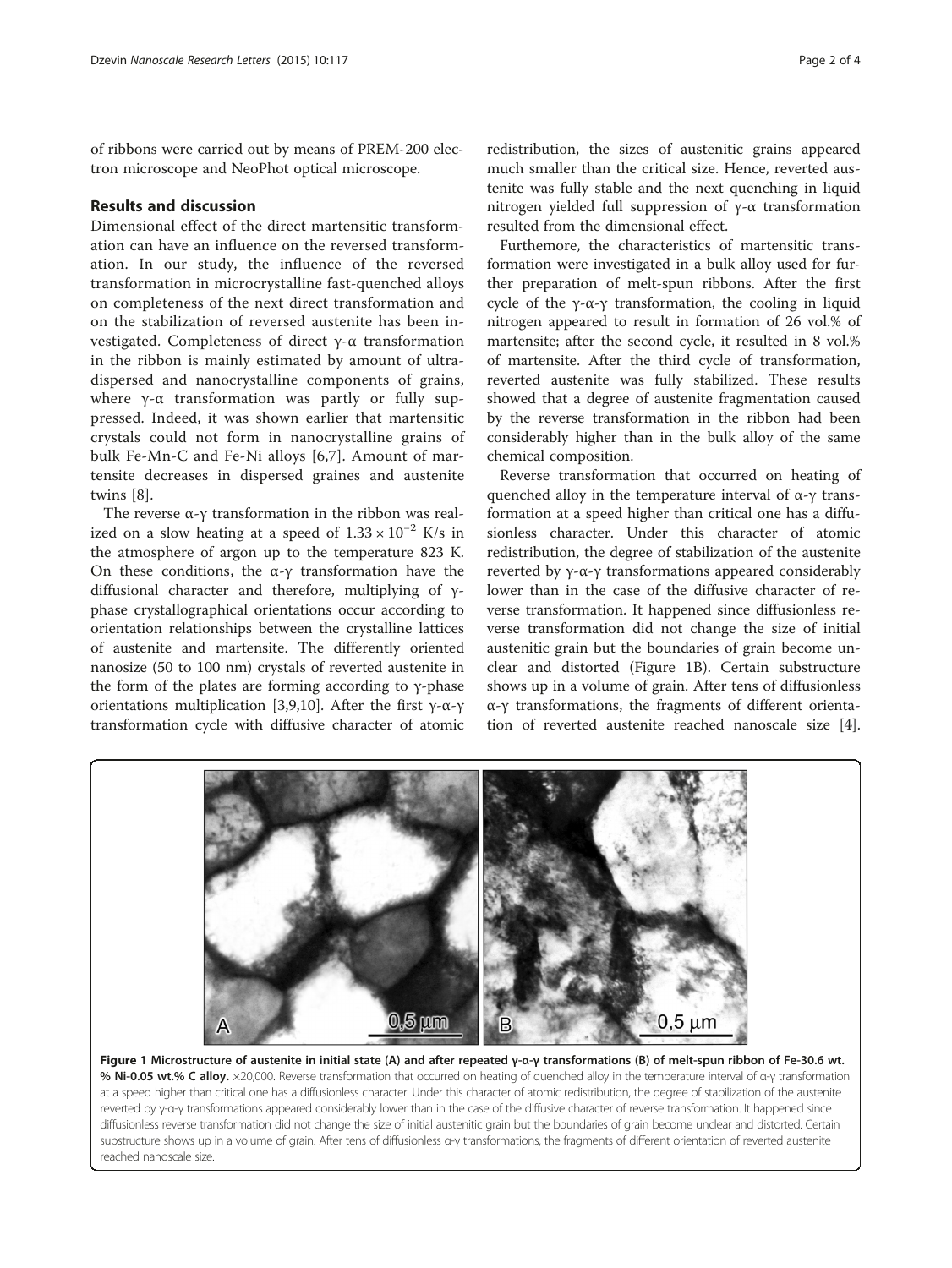<span id="page-2-0"></span>Low-angle sub-boundaries of these fragments were less effective barrier for the martensitic crystals to grow as compared to high-angle boundaries of grains. However, as accumulation of misorientated fragments occurs dur-ing repetitive γ-α-γ cycles (Figure [1](#page-1-0)), completeness of the direct transformation decreases. Reduction of the size of austenitic grain in melt-spun ribbons results in more considerable stabilization of reverted austenite as compared to the bulk alloy of the same chemical composition. It was found that after 30 γ-α-γ cycles of reverse diffussionless transformations in the ribbon, the amount of martensite on a free side dropped by 61%, on a contact side by 43%, while in a bulk alloy, only by 8% (Figure 2). Investigations indicated that the size effect of martensitic transformation yielded a higher degree of stabilization of reverted austenite on a free side of the ribbon as compared to a contact side.

It should be noted that an interval of α-γ transformation of the ribbon and the bulk alloy shifted to higher



temperatures after γ-α-γ cycling. Temperature shift for the ribbon was about 80 K according to X-ray data (Figure 3). After repeated γ-α-γ cycles finish, temperature ( $A_k$ ) of reverse α-γ transformation remarkably increases (by 75 to 80 K after the 30 cycles of  $γ$ -α-γ transformations). Abovementioned results mean that it is necessary to heat a pre-quenched ribbon for each α-γ transformation to higher  $A_{\kappa}$  temperature for the achievement of higher degree of phase hardening by γ-α-γ transformations. It should be noted that overheating of quenched alloy to the temperatures higher than  $A_{\kappa}$  by 10 to 15 K results in development of relaxation processes and to the corresponding decline the phase hardening.

After quenching from melt, an initial austenitic structure was kept in the ribbon. The X-ray investigations showed an austenitic phase on the free side of the ribbon had been formed with the growth  $(100)$ <sub>v</sub> texture, typically for f.c.c. structure. This texture appeared occasionally on a contact surface. The degree of texturing notably changes throughout the ribbon in accordance with the change of cooling speed in the process of ribbon crystallization. Metallography analysis discovered a considerable inhomogeneity of ribbon microstructure: roughness of surface, difference of microstructure between the edges and center of a ribbon, appearance of



Figure 3 Amount of martensite vs heating temperature for reverse α–γ transformation. Amount of martensite vs heating temperature for reverse α-γ transformation of quenched Fe-30.6 wt. % Ni-0.05 wt.% C alloy: 1 ribbon, 2 bulk alloy. It should be noted that an interval of α-γ transformation of the ribbon and the bulk alloy shifted to higher temperatures after γ-α-γ cycling. Temperature shift for the ribbon was about 80 K according to X-ray data (Figure 2). After repeated γ-α-γ cycles finish, temperature  $(A_k)$  of reverse α-γ transformation remarkably increases (by 75 to 80 K after the 30 cycles of γ-α-γ transformations). Abovementioned results mean that it is necessary to heat a pre-quenched ribbon for each α-γ transformation to higher  $A_{\kappa}$  temperature for the achievement of higher degree of phase hardening by γ-α-γ transformations. It should be noted that overheating of quenched alloy to the temperatures higher than  $A_{K}$  by 1015 K results in development of relaxation processes and to the corresponding decline the phase hardening.